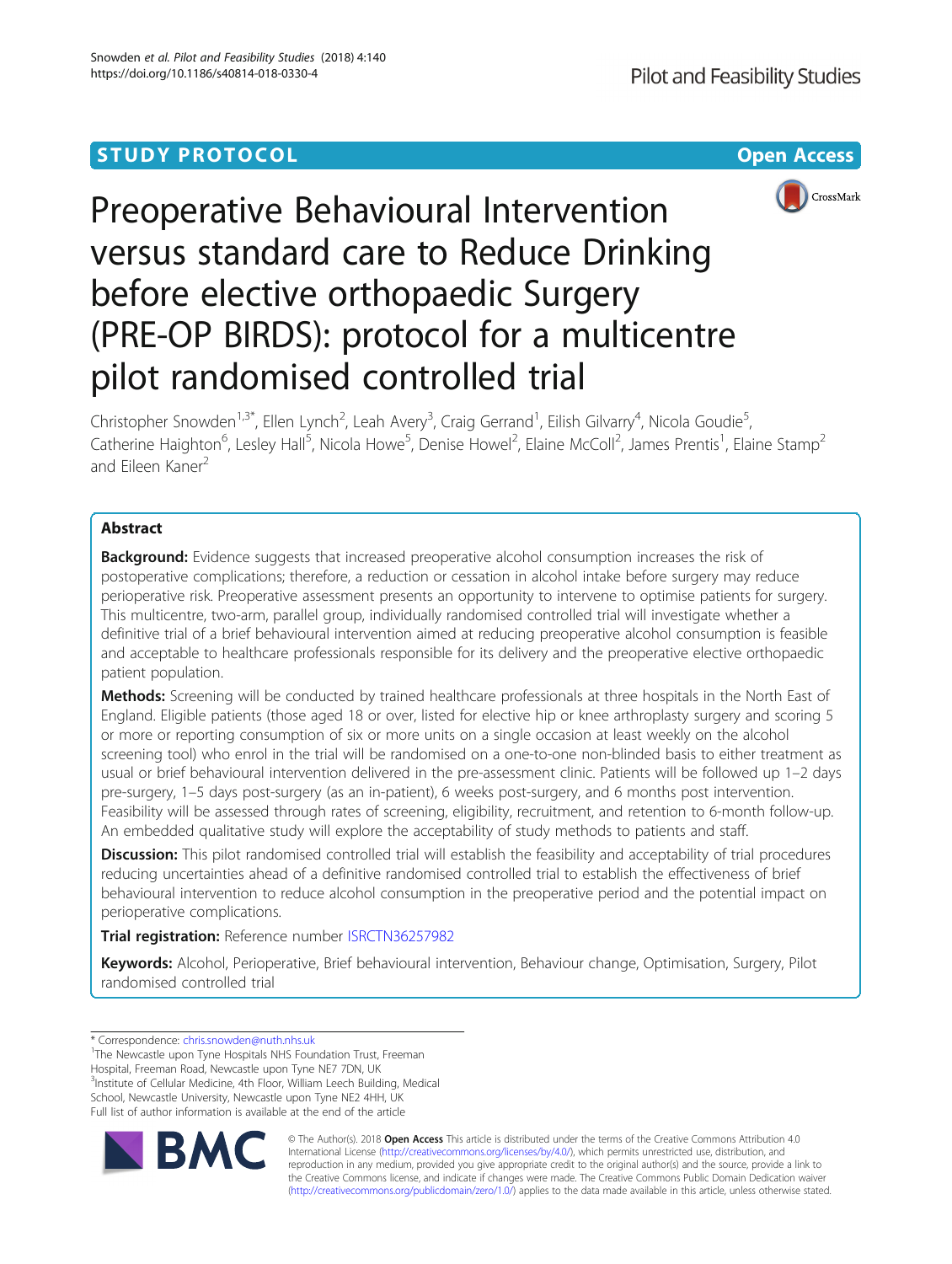## Background

Preoperative alcohol consumption increases the risk of postoperative complications following major surgery [[1,](#page-11-0) [2](#page-11-0)] and specifically orthopaedic surgery [\[3](#page-11-0), [4](#page-11-0)]. Postoperative complications are associated with increased length of hospital stay, delayed patient recovery, reduced well-being [[5](#page-11-0)] and a two- to threefold increase in hospital costs [\[6](#page-11-0)]. Even minor postoperative complications reduce functional independence [\[7](#page-11-0)] and cause significant decrease in longevity [[5,](#page-11-0) [8\]](#page-11-0).

In the elective orthopaedic surgical population, average rates of mortality and morbidity following primary total hip and knee replacement are  $0.2-0.6\%$  [\[9](#page-11-0)–[11\]](#page-11-0) and 4–6% respectively [\[9](#page-11-0), [12](#page-11-0)]. In terms of major surgery, these rates are relatively low. However, primary arthroplasty already represents a high volume type of major surgery [\[13\]](#page-11-0). As life expectancy continues to increase worldwide [\[14](#page-11-0)], both the shift in ageing demographics and the natural history of arthritic disease will inevitably lead to a greater number of older patients undergoing major elective orthopaedic surgery. With advancing age also comes an increase in the number of significant comorbidities [\[15](#page-11-0)]. This combination of high-volume surgery in an ever-increasing population of older patients with multiple comorbidities is a potent risk for an increase in postoperative complications [[16](#page-11-0), [17\]](#page-11-0) and will become a major public health burden [[18](#page-11-0)] if specific interventions to reduce perioperative risk are not developed.

'Prehabilitation' refers to a group of interventions, integrated into the clinical pathway before a proposed surgical procedure, aimed at both reducing imminent patient risk and promoting lasting beneficial effects on perioperative recovery and outcome. The benefits of preoperative anaemia correction, collaborative decision making [[19\]](#page-11-0), multimodal pulmonary training regimes, improving nutrition while encouraging physical activity, and promoting structured exercise regimes are improving patient outcomes [[20](#page-11-0)–[26\]](#page-11-0). Lifestyle modification is a key component of the value proposition for perioperative care [[27\]](#page-11-0). Alongside smoking cessation [[28\]](#page-11-0) alcohol reduction prior to surgery is an important prehabilitative goal.

Among patients undergoing total hip or knee arthroplasty, those identified as having alcohol misuse showed significantly higher incidences of 12 out of 15 complications assessed [\[29](#page-11-0)] with an overall complication rate of 33.5% among alcohol misusers compared to 22.6% in their non-alcohol misusing counterparts. This population were also found to have significantly longer stays in hospital [[29](#page-11-0)]. Further to this, a study of men undergoing total joint arthroplasty reports a 29% increase in the number of complications for every additional point on the Alcohol Use Disorders Identification Tool (AUDIT) screening tool [[3](#page-11-0)]. Therefore, cessation or even reduction in alcohol intake before surgery may reduce perioperative risk [\[3](#page-11-0), [30\]](#page-11-0) and could have public health benefit if behaviour change continues post operatively. Alcohol screening using validated screening tools has been shown to have good patient acceptance [\[3,](#page-11-0) [30](#page-11-0)–[33\]](#page-11-0). In addition, where a dedicated screening tool (AUDIT) [\[34\]](#page-11-0)) has been used in the European preoperative setting [\[35](#page-11-0)], there was an increased detection rate of preoperative alcohol use when compared with clinician assessment. However, in general, these methods have not been introduced into UK elective surgical pathways.

Good quality evidence exists for the effective delivery of brief behavioural interventions for the reduction of alcohol intake in primary care  $[36-39]$  $[36-39]$  $[36-39]$  $[36-39]$  $[36-39]$ , with those who received brief intervention reporting lower weekly alcohol consumption compared to control participants (mean difference  $-20$  g, 95% confidence intervals (CI)  $-28$  to  $-12$ ) [[38](#page-12-0)]. Evidence for the effectiveness of such interventions in emergency departments [\[40,](#page-12-0) [41\]](#page-12-0) and hospital wards [[42](#page-12-0)] is also rapidly growing. In perioperative care, Rosenberg et al. [[41](#page-12-0)] reported reduced drinking and fewer postoperative complications among alcohol dependent patients who withdrew from alcohol consumption and remained abstinent supported by disulfiram therapy in the month before surgery compared to those who received treatment as usual. Further to this, a meta-analysis [\[1](#page-11-0)] of preoperative interventions including pharmacological components found a significant reduction in complication rates (odds ratio (OR) 0.22, (CI) 0.08 to 0.61,  $P = 0.04$ ). However, less evidence exists regarding the effectiveness of behavioural interventions to reduce alcohol consumption before surgery [\[1](#page-11-0)] and findings from such studies are mixed. Specifically, in unpublished data, cited in a Cochrane review [\[1\]](#page-11-0), Tonnesen et al. reported that intensive motivational counselling, delivered as weekly brief interviews and supported by disulfiram therapy, aimed at 3 months of preoperative alcohol cessation, reduced alcohol consumption in all patients in the intervention group. In contrast, Shourie et al. [\[43\]](#page-12-0) showed no effect on drinking outcomes of a brief behavioural intervention. The discrepancies in findings between these two trials may be due to methodological differences, including the utilisation of both pharmacological and behavioural interventions and length and intensity of the interventions. Tonneson and colleagues [\[1\]](#page-11-0) employed a more in-depth intervention delivered over a 3-month period before surgery while Shourie and colleagues [\[43\]](#page-12-0) employed a brief intervention with preoperative review restricted to < 7 days before operation, a factor which the authors subsequently quoted as the major reason for intervention failure. With such variation in findings, more evidence regarding the effectiveness of behavioural interventions to reduce alcohol consumption in the preoperative period is required. Future trials should aim to deliver intentions with greater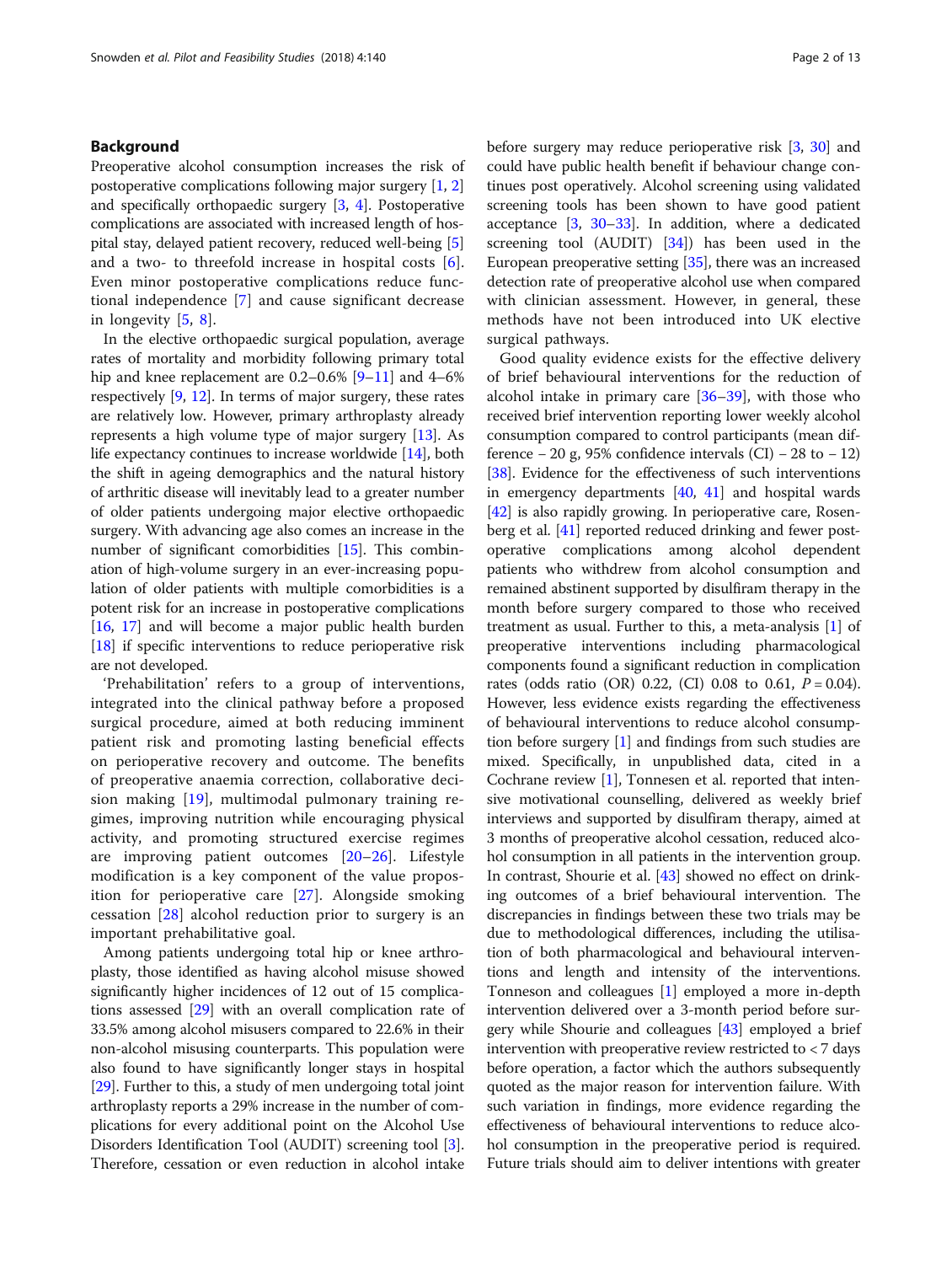than 7 days for the implementation of behaviour change, something which this pilot randomised controlled trial (RCT) will aim to achieve by delivering interventions at the preoperative assessment appointment.

With previous trials having been conducted outside of the UK and findings from these trials being inconclusive, it is considered important to optimise intervention and research methods and assess the feasibility of conducting a full RCT which would then assess the effectiveness of behavioural interventions to reduce alcohol consumption in the preoperative period. Initial feasibility work was conducted at one centre between April 2016 and February 2017 with the aim of optimising the training, screening and intervention techniques prior to the larger multicentre pilot RCT. As such, the feasibility study did not include randomisation or follow-up assessments. A group training session covering the delivery of alcohol screening and brief behavioural intervention was provided to healthcare professionals (HCPs) employed in preoperative assessment. Screening (using the AUDIT C) and recruitment of eligible patients was then conducted with recruited patients completing the full AUDIT and receiving the behavioural intervention. Finally, qualitative interviews were conducted with HCPs and patients to explore the acceptability of the proposed brief intervention and training methods, patient participants were also presented with copies of the proposed pilot RCT follow-up questionnaires and asked to provide their opinion on these. A total of nine HCPs consented to be involved in the study with four going on to deliver interventions. Subsequent screening data reveal approximately 29% of patients listed for elective hip or knee arthroplasty score  $\geq 5$  on the AUDIT C and almost 16% report consumption of six or more standard drinks on a single occasion at least weekly. Fifteen patients were recruited to the study. Intervention sessions were recorded and assessed for fidelity of delivery with feedback provided to the HCPs. This work identified and addressed some implementation issues, detailed in the "[Discussion](#page-9-0)" section. Follow-up interviews (HCPs  $n = 3$ ; patients  $n = 11$ ) found that proposed screening and intervention techniques (i.e. behaviour change and brief motivational techniques) were acceptable to both patients and healthcare professionals delivering the intervention. Further to this, screening and intervention could be conducted without impacting negatively on patient care. Focus groups  $(N = 3)$ conducted with HCPs  $(N = 19)$  from across the three centres established the characteristics of treatment as usual in preoperative assessment. Fidelity assessments and HCP interviews were utilised to optimise the training ahead of the pilot RCT. This pilot randomised controlled trial (RCT) aims to assess the feasibility and acceptability of HCP-delivered structured alcohol screening followed by brief behavioural intervention in the preoperative assessment clinic for patients undergoing primary elective hip or knee arthroplasty. Specifically, rates of recruit to a randomised trial of the brief behavioural intervention, retention rates at 6-month follow-up and completion rates for outcome measures will be assessed.

## Methods/design

## Design

A multicentre, two-arm (treatment as usual (TAU) vs brief behavioural intervention), parallel group, individually randomised controlled trial is used. A summary of the trial is displayed in Table [1.](#page-3-0)

## Aim

The primary aim of this pilot RCT is:

To estimate rates of patient eligibility, recruitment and retention at 6 months post-assessment in order to assess the feasibility of proceeding to a definitive RCT.

The secondary objectives are:

- To train healthcare professionals (HCPs) in the delivery of structured screening and brief behavioural intervention to eligible patients in the preoperative assessment setting.
- To assess completion rates for all data collection tools including measures of alcohol consumption, quality of life and joint functionality.
- To establish response variability of proposed outcome measures for a definitive trial, which will include drinking status and quality of life
- To estimate rates of secondary outcomes and perioperative complication rates including bleeding and infections
- To explore the acceptability of intervention and research methods with HCPs and patients through qualitative interviews.

While this pilot RCT is primarily concerned with recruitment and retention, a definitive RCT would have the primary objective of evaluating the effectiveness of brief behavioural intervention in reducing perioperative alcohol consumption. Secondary objectives would include assessing any resultant changes in secondary outcomes of alcohol perioperative complication rates and quality of life as well as longer-term changes in alcohol consumption at 6 months post intervention.

## Setting

The RCT will be conducted across three secondary care hospital clinics, in North East England, dedicated to preoperative assessment of patients before elective major surgery. Each has an orthopaedic preoperative surgical care pathway of 6 to 10 weeks from preoperative assessment to surgery. Across the three sites, approximately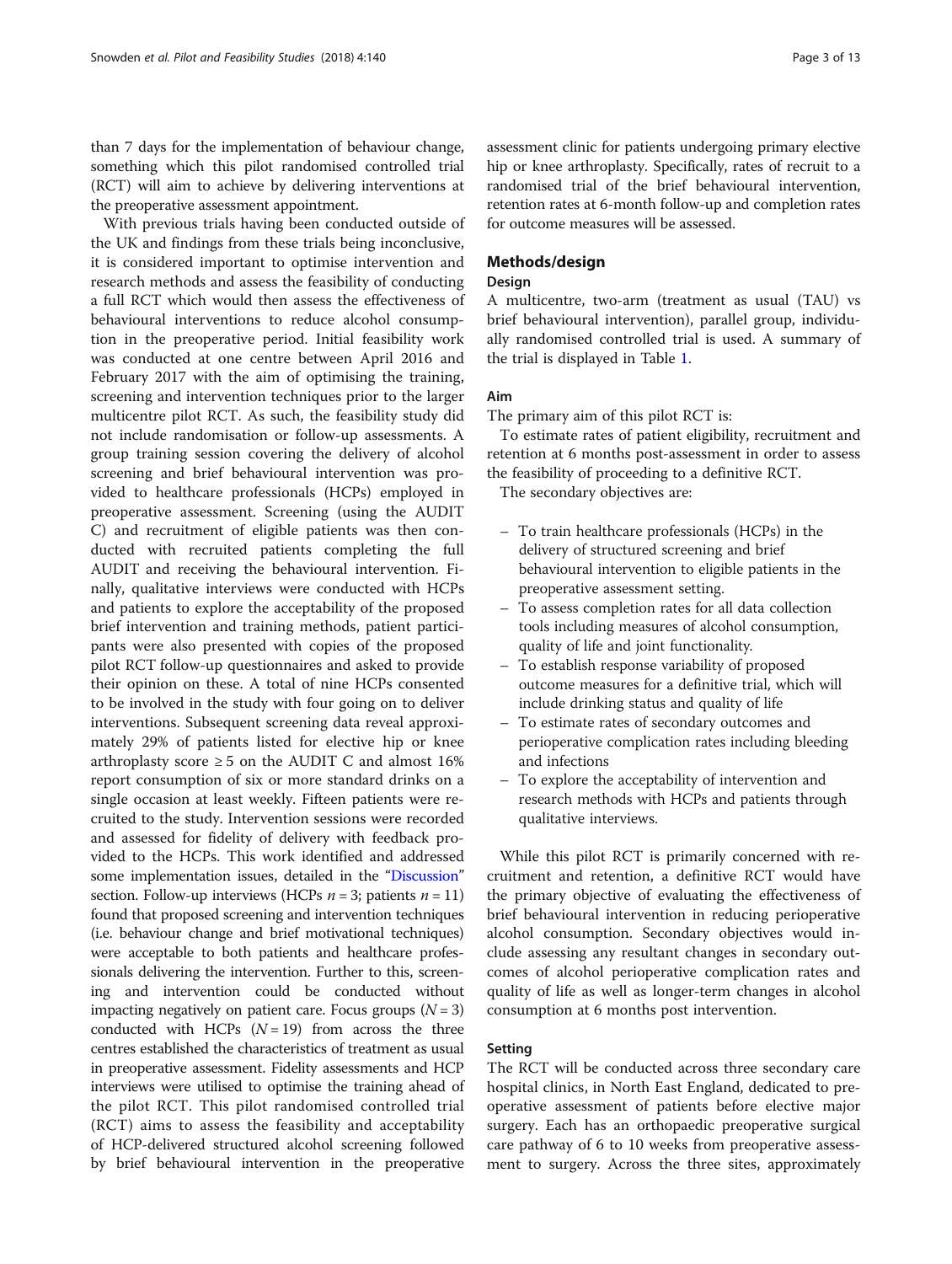## <span id="page-3-0"></span>Table 1 Trial summary

Table 1 Trial summary (Continued)

| Data category                                    | Information                                                                                                                                                                                                                                                                                                                                                                                                                                                                                                                                                                                             | Data category                                                                                                                                                                                                                                                                                                                                                                                                                                                                                                                                                                                                  | Information                                                                                                                                                                                   |  |  |  |
|--------------------------------------------------|---------------------------------------------------------------------------------------------------------------------------------------------------------------------------------------------------------------------------------------------------------------------------------------------------------------------------------------------------------------------------------------------------------------------------------------------------------------------------------------------------------------------------------------------------------------------------------------------------------|----------------------------------------------------------------------------------------------------------------------------------------------------------------------------------------------------------------------------------------------------------------------------------------------------------------------------------------------------------------------------------------------------------------------------------------------------------------------------------------------------------------------------------------------------------------------------------------------------------------|-----------------------------------------------------------------------------------------------------------------------------------------------------------------------------------------------|--|--|--|
| Primary registry and trial<br>identifying number | ISRCTN36257982                                                                                                                                                                                                                                                                                                                                                                                                                                                                                                                                                                                          | Study type                                                                                                                                                                                                                                                                                                                                                                                                                                                                                                                                                                                                     | Interventional<br>Allocation: randomised (1:1)<br>Intervention model: parallel<br>assignment<br>Masking: non blinded                                                                          |  |  |  |
| Date of registration in<br>primary registry      | 06/01/2016                                                                                                                                                                                                                                                                                                                                                                                                                                                                                                                                                                                              |                                                                                                                                                                                                                                                                                                                                                                                                                                                                                                                                                                                                                |                                                                                                                                                                                               |  |  |  |
| Secondary identifying numbers                    | REC: 17/NE/0093<br>Funder Reference: 14/42/01                                                                                                                                                                                                                                                                                                                                                                                                                                                                                                                                                           | Date of first enrolment                                                                                                                                                                                                                                                                                                                                                                                                                                                                                                                                                                                        | N/A                                                                                                                                                                                           |  |  |  |
| Source(s) of monetary or                         | National Institute for Health Research                                                                                                                                                                                                                                                                                                                                                                                                                                                                                                                                                                  | Target sample size                                                                                                                                                                                                                                                                                                                                                                                                                                                                                                                                                                                             | 80                                                                                                                                                                                            |  |  |  |
| material support                                 | Health Technology Assessment                                                                                                                                                                                                                                                                                                                                                                                                                                                                                                                                                                            | Recruitment status                                                                                                                                                                                                                                                                                                                                                                                                                                                                                                                                                                                             | Recruitment to commence<br>June 2017                                                                                                                                                          |  |  |  |
| Primary sponsor                                  | Newcastle upon Tyne Hospitals NHS<br><b>Foundation Trust</b>                                                                                                                                                                                                                                                                                                                                                                                                                                                                                                                                            | Primary outcome(s)                                                                                                                                                                                                                                                                                                                                                                                                                                                                                                                                                                                             | Number of patients screened, and                                                                                                                                                              |  |  |  |
| Secondary sponsor(s)                             | N/A                                                                                                                                                                                                                                                                                                                                                                                                                                                                                                                                                                                                     |                                                                                                                                                                                                                                                                                                                                                                                                                                                                                                                                                                                                                | the percentages of eligible patients<br>recruited and retained at 6-month                                                                                                                     |  |  |  |
| Contact for public queries                       | Miss Nicola Goudie<br>Newcastle Clinical Trials Unit<br>Newcastle University<br>1-4 Claremont Terrace<br>Newcastle upon Tyne<br>NE2 4AE<br>United Kingdom                                                                                                                                                                                                                                                                                                                                                                                                                                               | Key secondary outcomes                                                                                                                                                                                                                                                                                                                                                                                                                                                                                                                                                                                         | follow-up.<br>Alcohol consumption: full AUDIT<br>score<br>Health Related Quality of Life:<br>The EQ-5D<br>Major and minor postoperative<br>complications: Clavien-Dindo                       |  |  |  |
| Contact for scientific queries                   | Miss Nicola Goudie<br>Newcastle Clinical Trials Unit<br>Newcastle University<br>1-4 Claremont Terrace<br>Newcastle upon Tyne<br>NE2 4AE<br>United Kingdom                                                                                                                                                                                                                                                                                                                                                                                                                                               |                                                                                                                                                                                                                                                                                                                                                                                                                                                                                                                                                                                                                | classification; Postoperative<br>Morbidity Survey (POMS)<br>Joint functionality: Western<br>Ontario and McMaster Universities<br>osteoarthritis index (WOMAC)<br>Functional Assessment score. |  |  |  |
| Public title                                     | Preoperative Behavioural Intervention<br>to Reduce Drinking before elective<br>orthopaedic Surgery                                                                                                                                                                                                                                                                                                                                                                                                                                                                                                      | 30 HCPs are employed in the preoperative assessment<br>clinics and a combined total of approximately 4000 hip                                                                                                                                                                                                                                                                                                                                                                                                                                                                                                  |                                                                                                                                                                                               |  |  |  |
| Scientific title                                 | Preoperative Behavioural Intervention<br>to Reduce Drinking before elective<br>orthopaedic Surgery                                                                                                                                                                                                                                                                                                                                                                                                                                                                                                      | or knee arthroplasties are conducted each year. Based<br>on AUDIT C screening results from the feasibility study,                                                                                                                                                                                                                                                                                                                                                                                                                                                                                              |                                                                                                                                                                                               |  |  |  |
| Countries of recruitment                         | England                                                                                                                                                                                                                                                                                                                                                                                                                                                                                                                                                                                                 | this would provide a pool of approximately 1160 eligible<br>patients.                                                                                                                                                                                                                                                                                                                                                                                                                                                                                                                                          |                                                                                                                                                                                               |  |  |  |
| Health condition(s) or<br>problem(s) studied     | Preoperative alcohol consumption                                                                                                                                                                                                                                                                                                                                                                                                                                                                                                                                                                        |                                                                                                                                                                                                                                                                                                                                                                                                                                                                                                                                                                                                                |                                                                                                                                                                                               |  |  |  |
| Intervention(s)                                  | Intervention: Preoperative Brief<br>Behavioural Intervention to reduce<br>or cease drinking in elective<br>orthopaedic patients<br>Comparator: Treatment as Usual                                                                                                                                                                                                                                                                                                                                                                                                                                       | Participants-patients<br>The pilot trial will aim to recruit 80 (40 in each trial arm)<br>patients. Patient participants will be adults aged 18 years<br>and over, listed for elective primary hip or knee arthro-<br>plasty who screen positively for increased risk drinking                                                                                                                                                                                                                                                                                                                                 |                                                                                                                                                                                               |  |  |  |
| Key inclusion and<br>exclusion criteria          | Ages eligible for study: $\geq$ 18 years<br>Sexes eligible for study: both<br>Accepts healthy volunteers: no<br>Inclusion criteria: adult patient<br>$( \geq 18 \text{ years})$ , listed for primary elective<br>joint (hip or knee) arthroplasty, AUDIT<br>C score $\geq$ 5 or report consuming 6<br>units or more in one session at least<br>weekly with the capacity to provide<br>informed written consent and able<br>to write and converse in English<br>Exclusion criteria: Patients likely<br>to undergo sequential joint<br>replacements within the duration<br>of the study, those displaying | (AUDIT C score $\geq 5$ or report consuming 6 units or more<br>in one session at least weekly) with the capacity to provide<br>informed written consent and able to write and converse<br>in English. Patients likely to undergo sequential joint re-<br>placements within the duration of the study, those display-<br>ing current (active) withdrawal from alcohol, those with<br>severe psychiatric disorder requiring medical treatment<br>cognitive impairments or dementia impacting ability to<br>interact with the intervention will be excluded in this RCT.<br>Participants-healthcare professionals |                                                                                                                                                                                               |  |  |  |

current (active) withdrawal from alcohol, those with severe psychiatric disorder requiring medical treatment, cognitive impairments or dementia impacting ability to interact with the

intervention

Across the three sites, HCPs employed in the preoperative assessment clinics will receive training on study procedures, screening patients using the AUDIT C tool and completion of study baseline measures. In addition, a subset of HCPs (minimum two per centre) will be trained to deliver the brief behavioural intervention.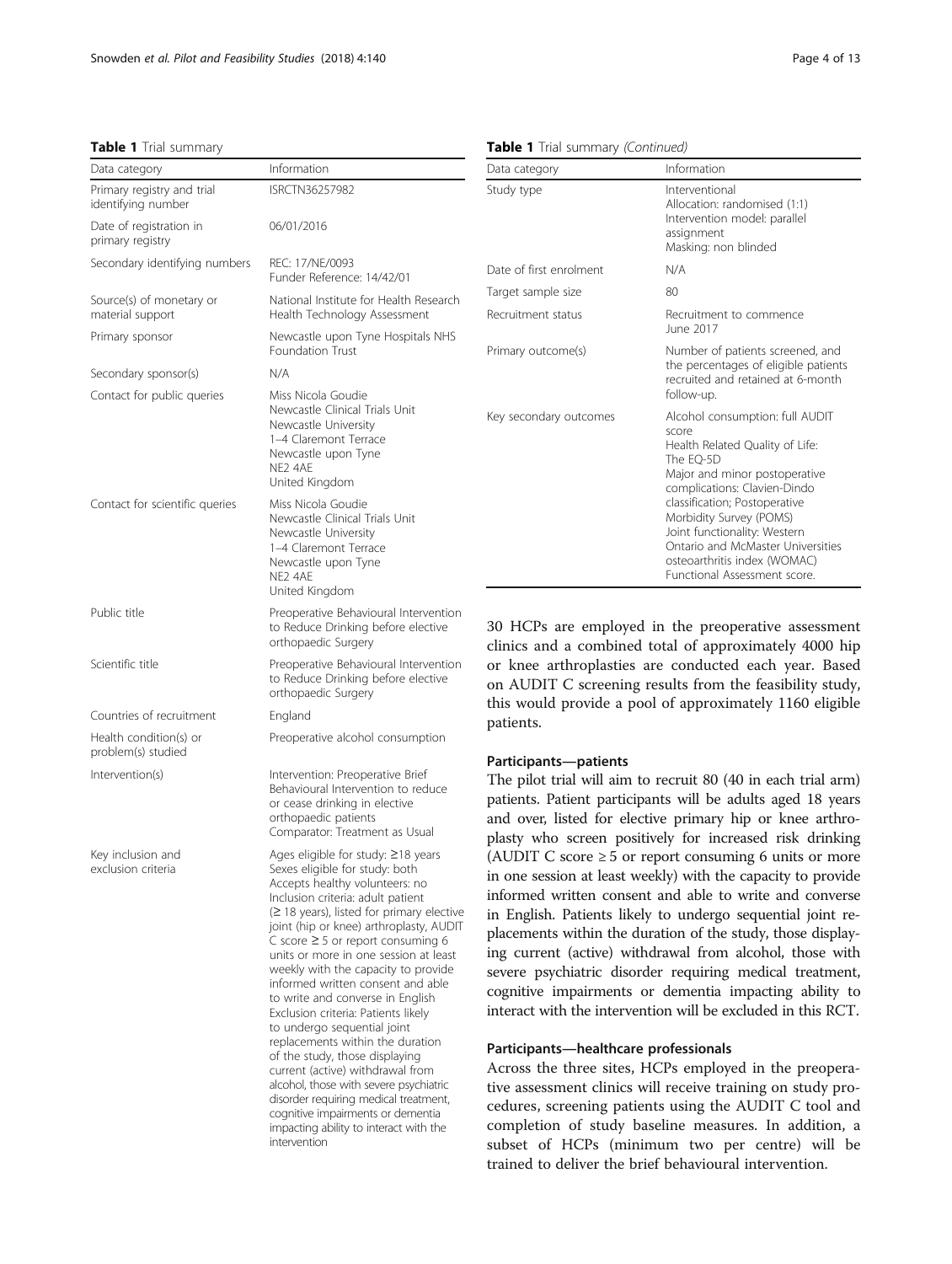The intervention is detailed in Table 2. The content of the intervention materials have been defined in terms of specific behaviour change techniques (BCTs) that are the 'active ingredients' of the brief behavioural intervention. Group training sessions, delivered by the research associate (EL) and a health psychologist (LA), will be provided to HCPs at each hospital site. Training will cover delivery of the intervention including use of specific brief motivational techniques, and each HCP will also receive a training manual to support the formal training session. This training approach aims to equip HCPs with the knowledge and skills they need to conduct screening with a validated screening tool and deliver brief behavioural interventions to motivate and support patients to either reduce their drinking to low-risk levels or abstain from drinking in the perioperative period (the proposed objective for a definitive RCT).

Table 2 TIDieR description of intervention

| Item              | Details                                                                                                                                                                                                                                                                                                                                                                                                                                                                                                                                                                                                                                                                                                                                                                                                                                                                                                                                                                               | Page                   |  |  |
|-------------------|---------------------------------------------------------------------------------------------------------------------------------------------------------------------------------------------------------------------------------------------------------------------------------------------------------------------------------------------------------------------------------------------------------------------------------------------------------------------------------------------------------------------------------------------------------------------------------------------------------------------------------------------------------------------------------------------------------------------------------------------------------------------------------------------------------------------------------------------------------------------------------------------------------------------------------------------------------------------------------------|------------------------|--|--|
| Name              | Preoperative Behavioural Intervention to Reduce Drinking before elective orthopaedic<br>Surgery (PRE-OP BIRDS)                                                                                                                                                                                                                                                                                                                                                                                                                                                                                                                                                                                                                                                                                                                                                                                                                                                                        |                        |  |  |
| Why               | Preoperative alcohol consumption is related to increased risk of postoperative complications.<br>The aim of the intervention is to support patients to reduce or cease alcohol consumption<br>prior to elective orthopaedic surgery.                                                                                                                                                                                                                                                                                                                                                                                                                                                                                                                                                                                                                                                                                                                                                  |                        |  |  |
| What              | Materials:<br>Healthcare professionals (HCPs) are trained to screen for increased risk alcohol consumption<br>and to deliver the following intervention materials:                                                                                                                                                                                                                                                                                                                                                                                                                                                                                                                                                                                                                                                                                                                                                                                                                    |                        |  |  |
|                   | • Brief Advice Sheet<br>• Brief Intervention Sheet<br>• Patient Information Leaflet                                                                                                                                                                                                                                                                                                                                                                                                                                                                                                                                                                                                                                                                                                                                                                                                                                                                                                   | $17 - 19$              |  |  |
|                   | Training also covers use of brief motivational techniques to increase motivation for change.<br>Training of healthcare<br>professionals is supported by a training manual.<br>Procedures: The intervention is delivered over two sessions (the second is optional). The first<br>session involves provision of 5 min of structured advice that aims to increase motivation<br>using the 'brief advice sheet'. This is followed by 15-25 min of behaviour change intervention<br>using the brief intervention sheet. This intervention targets volitional aspects of behaviour<br>change. The aim of the second optional booster session is to review and/or revise behavioural<br>goals, provide feedback on performance and discuss self-monitoring to increase self-efficacy.<br>This session is also designed to allow those individuals who have showed an initial intention<br>to make changes, but who have not formally set behavioural goal(s) and plans to do so if desired. |                        |  |  |
| Who provided      | HCPs employed in the Preoperative assessment clinics who have received training in the<br>delivery of screening and brief behavioural intervention.                                                                                                                                                                                                                                                                                                                                                                                                                                                                                                                                                                                                                                                                                                                                                                                                                                   | 14                     |  |  |
| How               | The initial intervention session is delivered face to face during routine clinics. The second<br>session, an optional booster session will be delivered either face to face in clinic or by<br>telephone depending upon patient preference. All intervention sessions are delivered one<br>to one.                                                                                                                                                                                                                                                                                                                                                                                                                                                                                                                                                                                                                                                                                    |                        |  |  |
| Where             | Intervention sessions will be delivered during routine preoperative assessment clinics. Where<br>the patent opts to receive a booster session by telephone the HCP delivering the session<br>will call from the preoperative assessment clinic.                                                                                                                                                                                                                                                                                                                                                                                                                                                                                                                                                                                                                                                                                                                                       |                        |  |  |
| When and how much | The first session involving delivery of brief advice and brief behavioural intervention will last<br>approximately 30 min and will be delivered during routine pre-assessment clinics once all<br>clinical procedures have been completed. The second optional, 'booster' session will last<br>approximately 20 min and will be delivered around 1 week before surgery.                                                                                                                                                                                                                                                                                                                                                                                                                                                                                                                                                                                                               |                        |  |  |
| Tailoring         | Intervention materials incorporate specific behaviour change techniques that target intention<br>formation and enactment of behaviour change (e.g. information on health consequences,<br>social support, goal setting behaviour, problem solving, restructuring the physical environment).<br>HCPs are trained to use these techniques to tailor the intervention to the needs and preferences<br>of the individual patient. For example, providing information relevant to and requested by the<br>patient and supporting them to set meaningful and realistic goals that fit in with their own<br>specific circumstances. Use of brief motivational techniques by HCPs allows them to determine<br>level of motivation to change and tailor the intervention to target motivation or volition at the<br>appropriate times.                                                                                                                                                         | $17 - 19$              |  |  |
| How well          | Consultations with participating patients will be audio recorded to allow an assessment of skill<br>acquisition and fidelity of delivery of the intervention post-training. The aim is to improve fidelity<br>of delivery via provision of feedback to HCPs including aspects of intervention delivery that went<br>well and where they could improve. Feedback is provided following delivery of the intervention<br>by each HCP to patients 2 and 4.                                                                                                                                                                                                                                                                                                                                                                                                                                                                                                                                | $14 - 15$<br>$26 - 27$ |  |  |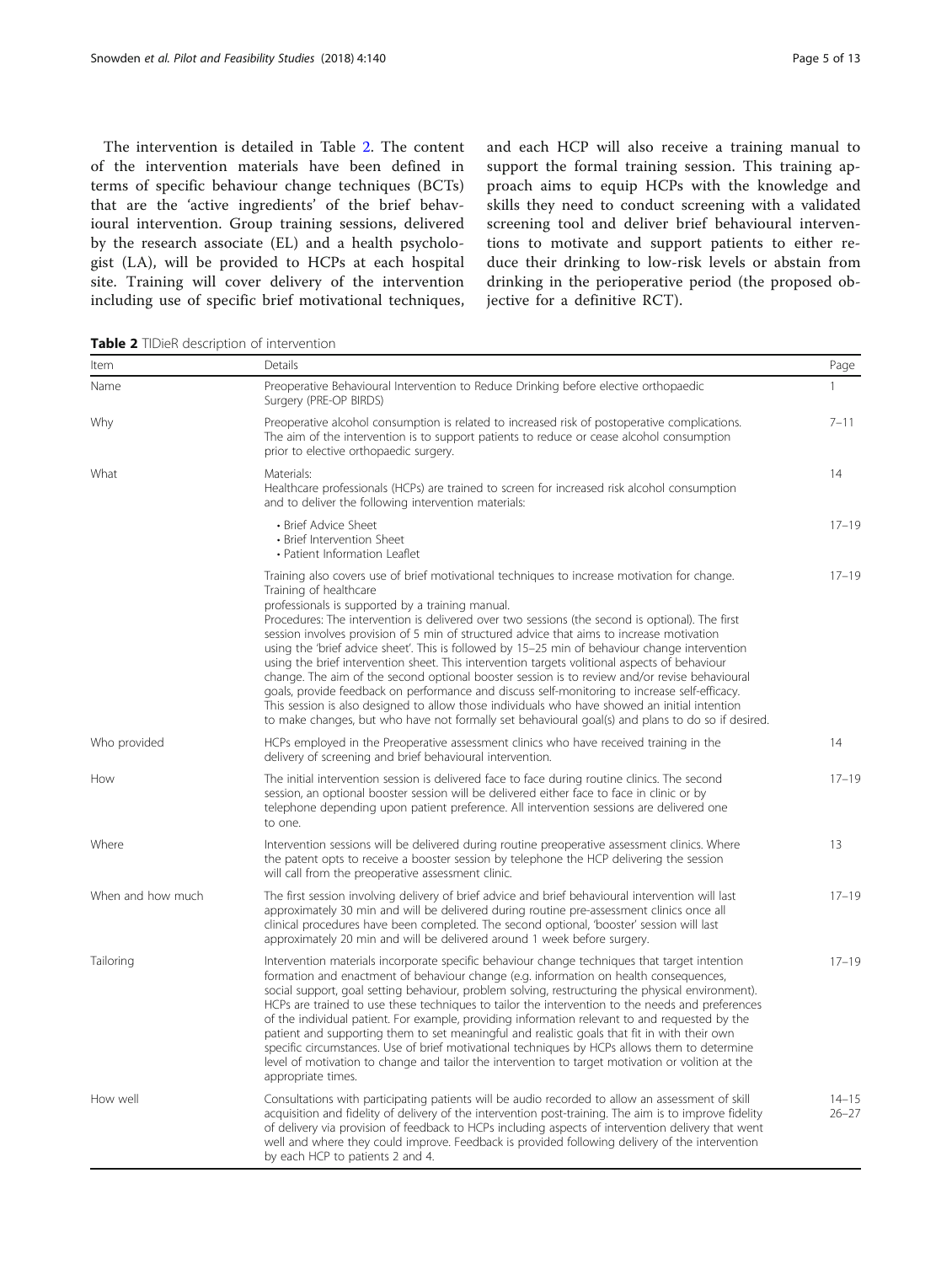Each preoperative assessment HCP who has been trained will aim to conduct a minimum of four patient consultations where the intervention is delivered in order to facilitate full engagement with intervention delivery and allow feedback on fidelity of delivery. Audio recordings will be made of all intervention sessions where the patient provides consent. All recordings will be transcribed verbatim before being deleted from the recording device. All anonymised transcripts will be assessed for fidelity of delivery by two members of the research team (EL and LA) using a standardised checklist of 18 BCTs and 5 behaviour change counselling techniques. As the intervention is designed to allow tailored delivery, assessors will first identify if each item was appropriate before assessing if it was delivered. Feedback (constructed by the research associate (EL) and health psychologist (LA)) regarding skill acquisition and fidelity of delivery will be provided to HCPs for the second and fourth intervention sessions they deliver before any subsequent consultations where the intervention is delivered take place. Where patients in sessions 2 and/or 4 do not consent to recording, fidelity of delivery assessments will be conducted and feedback provided for the next recorded session (where a patient does provide consent). If required (i.e. where fidelity of delivery falls below the 80% threshold, based on the percentage of items assessed as 'appropriate' that were identified as delivered), the research associate (EL) will provide an additional, one-to-one, face-to-face training session, lasting up to 1 h to focus on components of the intervention that were omitted when it may have been appropriate to deliver them.

#### Screening, consent and randomisation

The study process is shown in Fig. [1.](#page-6-0) Initial screening for alcohol consumption using the AUDIT C will be conducted either in the outpatient clinic or by telephone following assessment and listing for elective orthopaedic surgery. Screening will be performed by an HCP trained in AUDIT C use and scoring. Screening will be conducted in an appropriate environment offering the required privacy. The allocated HCP will complete the AUDIT C with each patient listed for major joint arthroplasty. The AUDIT C score will be assessed immediately for eligibility to the study.

Eligibility for the study will be confirmed if the elective surgical patient screens positively for increasing risk drinking (AUDIT C score  $\geq$  5) or reports at least weekly drinking of 6 or more units in one session (as judged by question 3 on AUDIT C). The trial will be discussed with eligible patients and those that express an interest in participating will be provided with a copy of the participant information sheet. They will also be asked for permission for the study team to contact them to discuss

the study further and their preferred method of contact. Expressions of interest, contact information and preferred method of contact will be recorded in writing by the HCP on the expression of interest form. The patient will then be allowed time to consider their involvement in the study (minimum 24 h). After this time, the site will contact the patient to confirm positive expression of ongoing interest. If the patient confirms they are still interested, the pre-assessment clinic will be informed of the patient's likely participation to facilitate waiting list and preoperative assessment clinic coordination for the patient's visit. Patients scoring AUDIT C < 5 will receive positive feedback on their low-risk drinking status.

At the preoperative assessment clinic, a member of the research team (not involved in screening or delivering the intervention) will initially see the patient. The researcher will check whether the patient is still interested in participating in the study, and if so, the patient will be asked to sign the informed consent form. Once consent has been obtained, the researcher will access the Newcastle Clinical Trials Unit (NCTU) secure web-based randomisation system where they will enter the patient's initials and date of birth. The randomisation system will then allocate the patient to either the behavioural intervention or treatment as usual groups on a 1:1 basis. Allocations are built into the randomisation system as part of study setup, and users accessing the system to randomise have no control over the allocation. This trial is not blinded.

## Intervention

The brief behavioural intervention will be delivered over two sessions—the first session which will take place in the clinic will last approximately 30 min and will be delivered following pre-assessment in the pre-assessment clinic. The second session, an optional booster session, will be delivered over the phone or in the clinic dependent on patient preference and will last approximately 20 min. This will be delivered approximately 1 week before surgery.

Following preoperative assessment, the patient and HCP will complete the baseline assessments shown in Table [3](#page-7-0) (full 10-item AUDIT [\[34\]](#page-11-0), EQ-5D [[44](#page-12-0), [45\]](#page-12-0), Western Ontario and McMaster Universities Osteoarthritis Index (WOMAC)  $[46]$  $[46]$  $[46]$ ; the HCP will then deliver the first intervention session. This session will provide participants with 5 min of simple, structured advice regarding alcohol consumption including specific feedback on risk, normative comparison, the benefits of reducing alcohol intake, strategies that could be used to reduce drinking and a personal target for reduced drinking (set by the patient). This component of the intervention specifically targets motivation. This will be followed by 15–25 min of behaviour change intervention targeting alcohol reduction and cessation and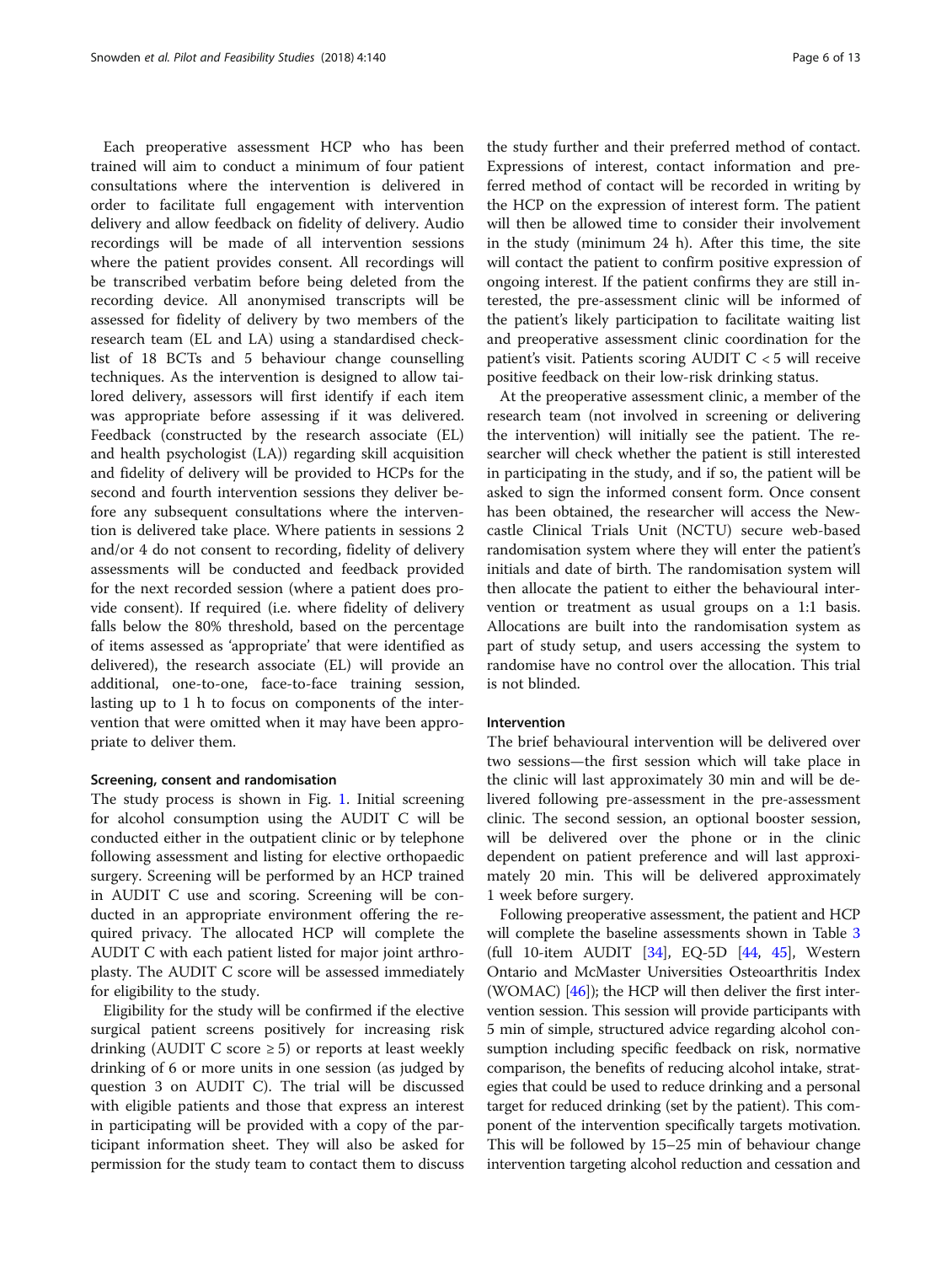<span id="page-6-0"></span>

specifically focuses on volition. Intervention materials incorporate specific behaviour change techniques that target intention formation and enactment of behaviour change (e.g. information on health consequences, social support, goal setting behaviour, problem solving, restructuring the physical environment). HCPs are trained to use these techniques to tailor the intervention to the needs and preferences of the individual patient, for example, providing information relevant to and requested by the patient and supporting them to set meaningful and realistic goals that fit in with their own specific circumstances. Use of brief motivational techniques by HCPs allows them to determine the level of motivation to change and tailor the intervention to target motivation or volition at the appropriate times. Three intervention tools will be utilised:

- The Brief Advice (BA) tool will act as a visual aid for communicating information and will provide participating HCPs with prompts on how to structure and deliver this advice to participating patients.
- The Brief Behaviour Change intervention (BI) tool will be used by HCPs to guide discussion, goal setting and problem solving with participating patients and to record aspects of the intervention (e.g. goals and plans) to prompt behaviour outside of the clinical setting.
- The Patient Information Leaflet, based on the based on the Department of Health's 'Drinking and you: How much is too much?' booklet [[47](#page-12-0)], will be introduced and given to patients at the end of the intervention session along with copies of the BA and BI.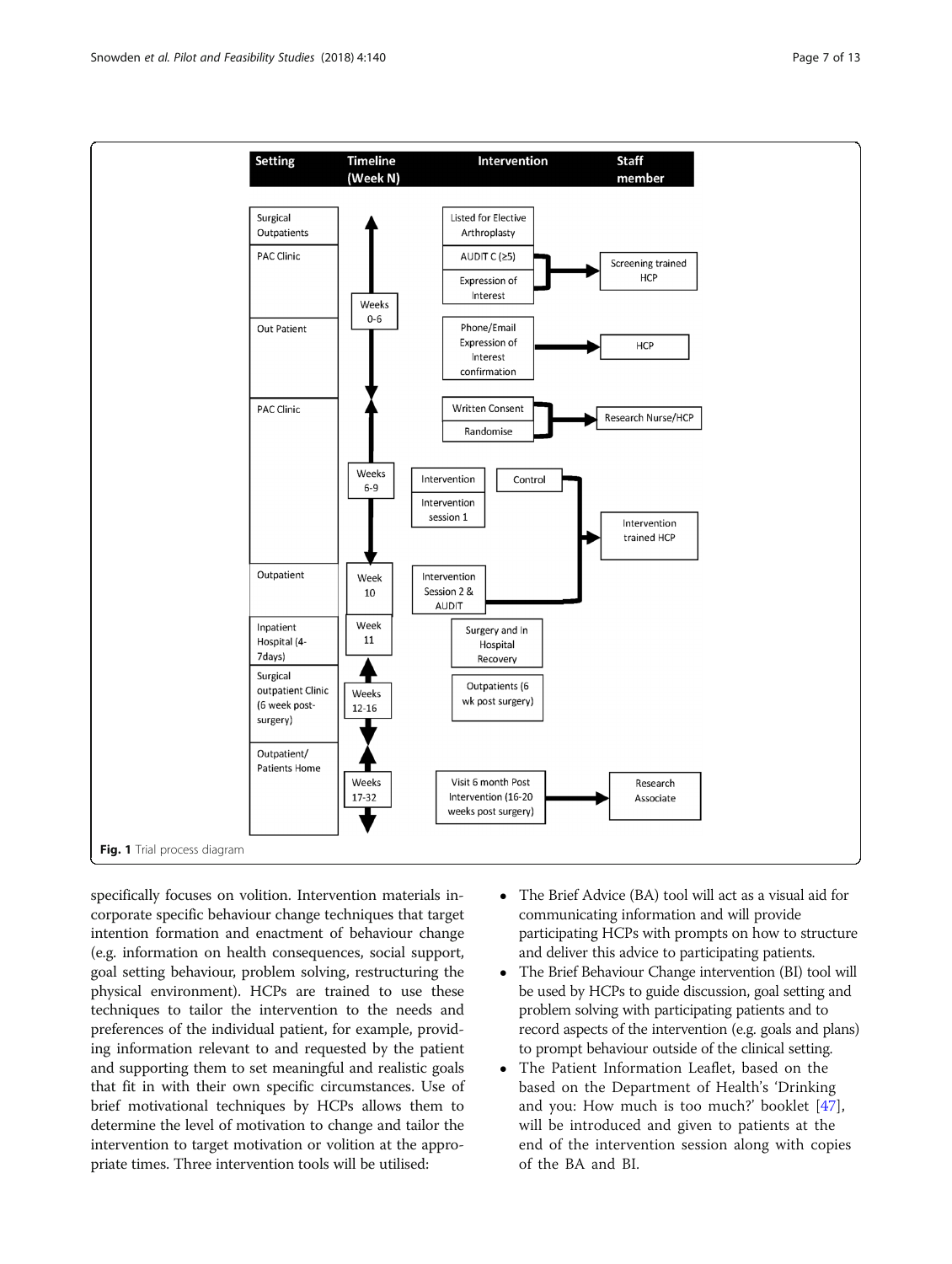| Time point             | Study period |                                     |                                                             |                                        |                                         |                                    |                                          |  |
|------------------------|--------------|-------------------------------------|-------------------------------------------------------------|----------------------------------------|-----------------------------------------|------------------------------------|------------------------------------------|--|
|                        | Screening    | Visit 1<br>6-8 weeks<br>pre-surgery | Visit 2<br>1-2 weeks pre-surgery<br>(intervention arm only) | Visit 3<br>1 and 3 days<br>pre-surgery | Visit 4<br>Up to 5 days<br>post-surgery | Visit 5<br>6 weeks<br>post-surgery | Visit 6<br>6 months post<br>intervention |  |
| Enrolment:             |              |                                     |                                                             |                                        |                                         |                                    |                                          |  |
| AUDIT C                | $\mathsf X$  |                                     |                                                             |                                        |                                         |                                    |                                          |  |
| Expression of Interest | $\times$     |                                     |                                                             |                                        |                                         |                                    |                                          |  |
| Consent                |              | Χ                                   |                                                             |                                        |                                         |                                    |                                          |  |
| Randomisation          |              | $\times$                            |                                                             |                                        |                                         |                                    |                                          |  |
| Interventions:         |              |                                     |                                                             |                                        |                                         |                                    |                                          |  |
| Intervention           |              | Χ                                   |                                                             |                                        |                                         |                                    |                                          |  |
| Booster                |              |                                     | Χ                                                           |                                        |                                         |                                    |                                          |  |
| TAU                    |              | Χ                                   |                                                             |                                        |                                         |                                    |                                          |  |
| Assessments:           |              |                                     |                                                             |                                        |                                         |                                    |                                          |  |
| <b>AUDIT Baseline</b>  |              | Χ                                   |                                                             |                                        |                                         |                                    |                                          |  |
| EQ-5D Baseline         |              | Χ                                   |                                                             |                                        |                                         |                                    |                                          |  |
| AUDIT Outcome          |              |                                     | Χ                                                           | $\mathsf X$                            |                                         | $\boldsymbol{\mathsf{X}}$          | $\boldsymbol{\mathsf{X}}$                |  |
| EQ-5D Outcome          |              |                                     |                                                             |                                        |                                         | $\times$                           | $\times$                                 |  |
| <b>WOMAC</b>           |              | Χ                                   |                                                             |                                        | $\times$                                |                                    |                                          |  |
| POMS                   |              |                                     |                                                             |                                        | X                                       |                                    |                                          |  |
| Clavien-Dindo          |              |                                     |                                                             |                                        | $\times$                                |                                    |                                          |  |
| Interview              |              |                                     |                                                             |                                        |                                         |                                    | Χ                                        |  |

<span id="page-7-0"></span>Table 3 Schedule of enrolment, interventions and assessments

The BA and BI tools were based on the 'How much is too much?' Simple Structured Advice, and Extended Brief Intervention tools originally produced as part of the World Health Organization collaborative study on alcohol screening and brief intervention [[48\]](#page-12-0), before being adapted for use in the UK [[49](#page-12-0)] and updated [\[37\]](#page-12-0).

Patients who consent to be contacted for the second 'booster' session will be contacted approximately 1 week before surgery to arrange receipt. This will take place either over the telephone or in clinic at the patient's preference. The HCP delivering the booster session will complete the full AUDIT questionnaire with patients and will aim to review or revise behavioural goals, provide feedback on performance and discuss self-monitoring to increase self-efficacy. The aim of the booster is to reinforce behaviour change by providing an opportunity for participants who had not set a goal or made a plan to reduce their drinking in the initial session the opportunity to do so. For those participants who had set a goal, the booster offers an opportunity to reflect on their experiences since the initial session, receive feedback on their progress and revise or amend their goal if necessary. Such sessions have previously been employed to address limitations presented by busy clinical settings where clinician time may be restricted and participants attention may be elsewhere (such as on their medical care) [\[50\]](#page-12-0); however, as booster sessions are not often well attended [\[51](#page-12-0)] and

findings regarding the added benefit of booster sessions are mixed  $[52, 53]$  $[52, 53]$  $[52, 53]$ , it was decided that these sessions would be optional rather than required.

## Comparator

Patients allocated to TAU will not receive the intervention but will complete study baseline measures. As part of the feasibility study, focus groups  $(N = 3)$  were conducted with HCPs (total  $N = 19$ ) from across the three hospital sites to characterise TAU. As part of the pre-assessment, all patients are asked about their alcohol consumption. Questions cover whether the patient consumes alcohol and, if so, aim to establish the number of units consumed each week. Patients considered by the preoperative assessment clinic nurse to be 'heavy drinkers' or those identified through blood and/or liver function tests are routinely referred to the consultant anaesthetist for anaesthetic review to ensure patient safety during anaesthesia.

Additionally, there is specialist support available for patients to reduce or cease alcohol consumption at all three participating centres. However, findings from the focus groups identified that in the preoperative assessment setting there is currently no standard process for identifying and referring patients to these services with identification being left to the judgement of the individual HCP. Further to this, referrals to these services from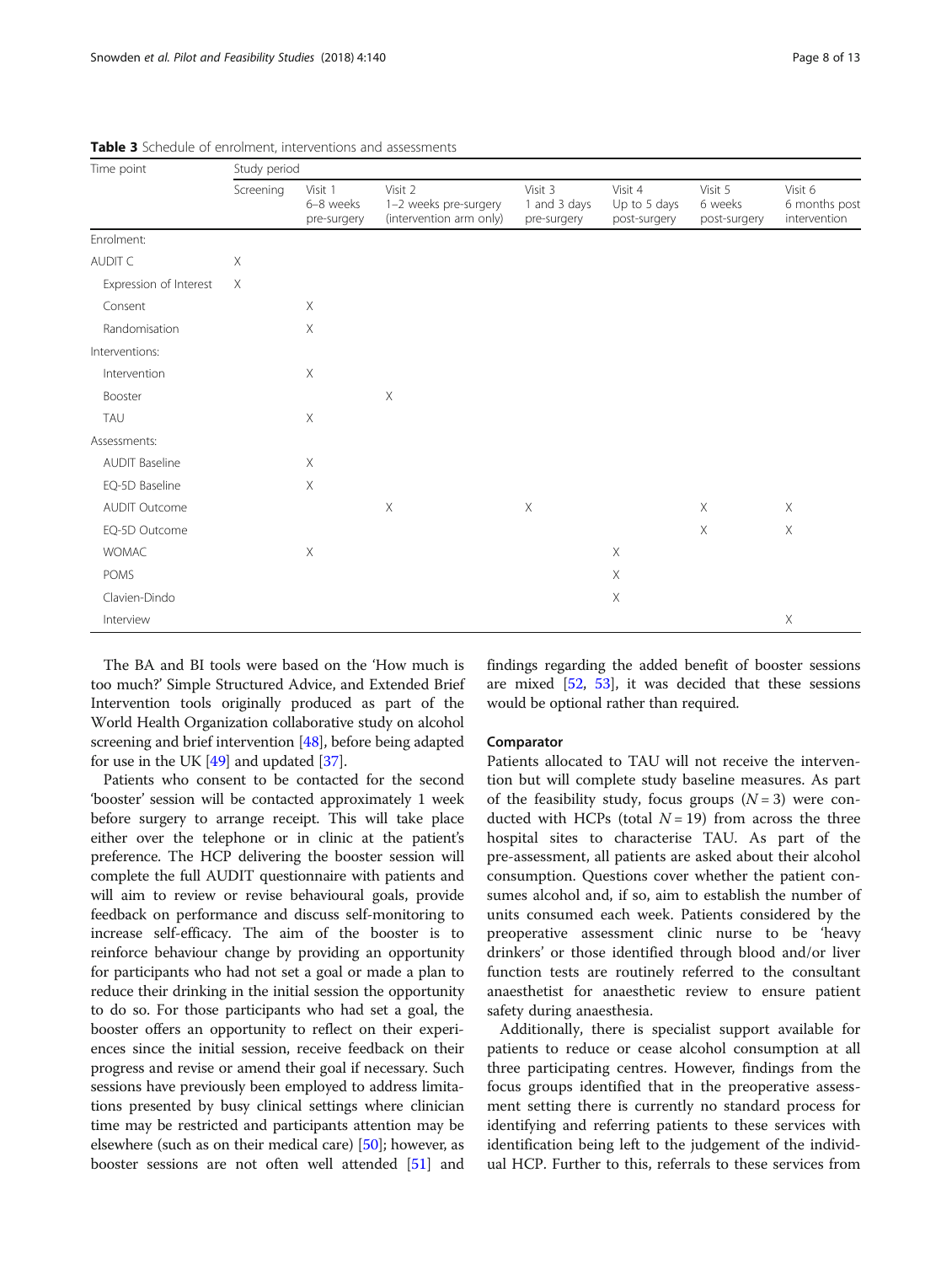preoperative assessment HCPs were very low as a result of a lack of knowledge regarding how to refer patients to these services and, at one site, a requirement to ask patients if they wished to receive further support an offer which staff reported patients consistently declined. While leaflets about alcohol consumption were visibly available in the waiting areas of the preoperative assessment clinics, HCPs did not report routinely providing these to patients. In addition, these are hospital-wide services, not specific to the pre-assessment department and information or advice is not delivered by preoperative assessment clinic staff.

#### Measures

The measures completed at each time point are displayed in Table [3](#page-7-0).

The primary feasibility outcomes of this pilot trial will be the number of patients screened, and the percentages of eligible patients recruited and retained at 6-month follow-up. In addition to the study documentation (AUDIT C screening questionnaires, expression of interest and consent forms), detailed logs documenting each patient approached and screened along with the outcome of screening, expression of interest and consent will be kept by each site and will be provided to the NCTU on a monthly basis. A number of tools will assess response variability in key measures proposed to be used in a future definitive trial where the primary outcome would be perioperative drinking status. Baseline alcohol consumption, health-related quality of life and joint functionality will be assessed by the full AUDIT [\[34](#page-11-0)], EQ-5D and Western Ontario and McMaster Universities Osteoarthritis Index (WOMAC) Functional Assessment score [[46](#page-12-0)] respectively. Changes in these measures will be assessed with completion of the same measures at follow-up (1–3 days pre-surgery (AUDIT only), 6 weeks post-surgery and 6 months post intervention). Major and minor postoperative complications will be recorded by Clavien-Dindo classification [\[54](#page-12-0)] and the Postoperative Morbidity Survey (POMS) [\[55](#page-12-0)] collected at 3–5 days post-surgery.

Due to the low-risk nature of the study, adverse events will not be recorded. All serious adverse events (SAEs) excluding those which relate to pre-existing medical conditions, planned rehospitalisation and postsurgical complications which are covered by the trial outcome measures (specifically Clavien-Dindo and POMS) will be recorded by the PI or a delegate on a SAE form which will be sent to the senior trial manager, trial manager, chief investigator and the sponsor. For each SAE, full details in medical terms and a case description will be given along with the event duration, action taken, outcome and seriousness criteria causality in the opinion of the investigator and whether the event is considered expected or unexpected. All safety data collected will be

reviewed by the Trial Steering Committee and Data Monitoring Committee.

#### Follow-up

Baseline measures will be completed at the preoperative assessment visit. Patients will be followed up 1–3 days preoperatively either by telephone or in hospital if admitted the day before surgery; up to 5 days post-surgery while in hospital; at the 6 weeks post-surgery outpatient appointment or by telephone; and 6 months post intervention.

Study data will be entered into the trial MACRO™ database. Access to the MACRO™ database will be granted to site's PIs, their delegated data entry personnel at sites and NCTU trial management team for monitoring purposes.

## Qualitative work

Qualitative, in-depth, one-to-one semi-structured interviews will be conducted with both patient and HCP participants. Patients who indicate at initial consent that they would be happy to participate in a qualitative interview will be asked again if they are willing to take part in an interview as part of the 6-month post-intervention follow-up. Patients still willing to participate in an interview will be provided with an interview-specific information sheet by email or post (dependent on patient preference) at least 24 h before the interview is due to take place. Following patient recruitment and intervention delivery, HCPs involved in screening and/or intervention delivery will also be invited to take part in a qualitative interview. These interviews will be conducted by a Research Associate (EL) and will use a semi-structured topic guide to explore HCP and patient experiences of being involved in the trial, the acceptability of screening and intervention tools/materials, barriers and facilitators to screening and intervention delivery and the feasibility of delivering screening and intervention in the preoperative assessment clinic. Topic guides will include key questions and prompts but will be left flexible enough for discussion to include issues of importance to the participant or issues arising from previous interviews. All interviews will be digitally recorded, with consent, and transcribed verbatim.

#### Planned analysis

## Statistical analysis

The measures collected at each time point are displayed in Table [3](#page-7-0). Analysis will be descriptive in nature. The number of patients approached, screened, found to be eligible and recruited (as documented in screening logs) will be reported. Screening and eligibility rates will be assessed.

The primary feasibility outcome is recruitment and retention to 6-month follow-up. Systematic reviews and meta-analyses of alcohol brief intervention trials show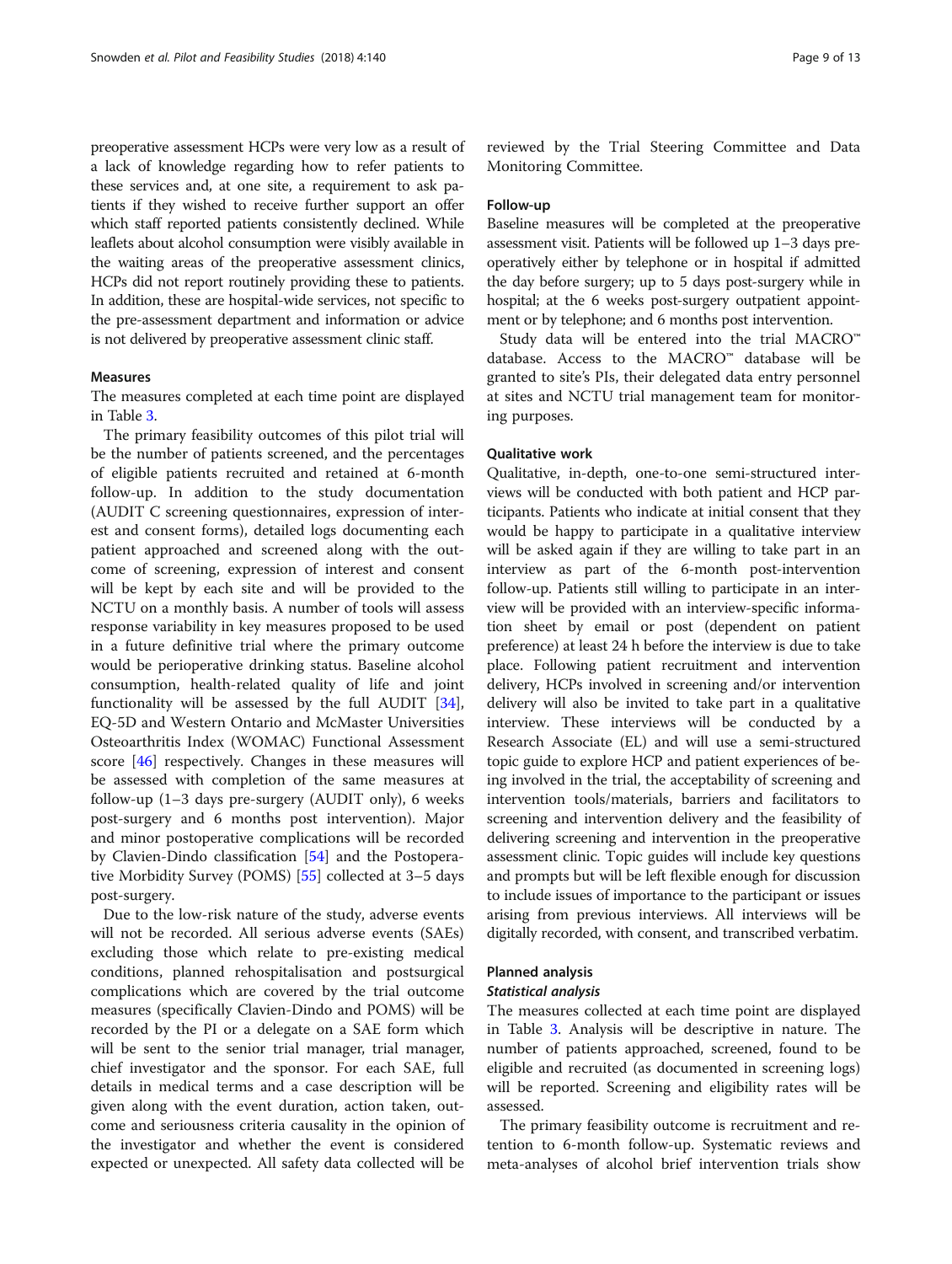<span id="page-9-0"></span>that follow-up rates vary with mean follow-up rates of approximately 75% [[56](#page-12-0), [57](#page-12-0)] though rates of follow-up for older adult populations may be higher (e.g. [\[58](#page-12-0)]). It was therefore decided to allow for a loss to follow-up of 25%. Based on current recommendations for external pilot trials [\[59](#page-12-0)], 30 patients per arm at 6-month follow-up were required to estimate the critical parameters to the necessary degree of precision with a continuous primary outcome. The pilot trial will therefore aim to obtain data from 40 participants in each trial arm at baseline. As follow-up rates vary between trials of alcohol brief interventions, the target recruitment sample size will be kept under review, and recruitment will cease when we estimate that 60 patients will provide data at 6 months post intervention.

Secondary outcomes of compliance with randomisation (whether or not participants received the intervention when randomised to the intervention condition), and data completion of baseline measures will also be reported. Non-completers will be characterised.

The pilot feasibility trial will also assess performance of potential outcome measures for a definitive trial. We will ascertain data completeness of the study tools and any potential bias in the completion of follow-up data (assessing if completion rates on each clinical outcome are markedly different in either trial arm), to inform the choice of tools for a future trial.

The majority of data will be presented in simple descriptive tables presenting percentages, means and standard deviations or five-number summary (the minimum, first quartile, median, third quartile, and maximum) as appropriate, for each arm of the study. This information will be used to inform the design, choice of primary outcome, necessary sample size and approach to the analysis, of the future definitive trial.

## Qualitative analysis

Qualitative data from HCP and patient interviews will be used to assess the acceptability of screening, intervention and research methods. Anonymised transcripts will be analysed using Framework analysis [\[60\]](#page-12-0). This is a recommended approach for qualitative health research with objectives linked to quantitative investigation [\[61\]](#page-12-0). NVivo software will be used to aid indexing and charting. The data will be repeatedly read and coded independently by two researchers (EL, KH) within a framework of a priori issues and those identified by participants (patients or HCPs) or emerging from the data. Any divergence between coders will be discussed on an on-going basis to inform the analysis and resolve divergence in their interpretations of the data. Analysis will be discussed at regular meetings of the research team to identify areas for closer consideration (including negative case analysis) and to enhance credibility of the thematic framework and interpretation [\[61](#page-12-0), [62\]](#page-12-0).

Framework analysis of the qualitative data will explore influences on patient recruitment, implementation, receipt of the study interventions and data collection methods. Analysis of the likelihood of embedding study interventions in clinical practice (HCP data) will be informed by Normalisation Process Theory [\[63](#page-12-0)]. This model considers factors that affect implementation in four key areas; how people make sense of a new practice (coherence); the willingness of people to sign-up and commit to the new practice (cognitive participation); their ability to take on the work required of the practice (collective action); and activity undertaken to monitor and review the practice (reflexive monitoring). The approach is increasingly used in studies of the implementation of interventions in health care [\(www.normalizationprocess.org\)](http://www.normalizationprocess.org). Analysis will consider how well the behavioural intervention is introduced and incorporated for both patients and HCPs.

## Fidelity analyses

Consultations with a participating patient will be audio recorded to allow an assessment of skill acquisition and fidelity of delivery post-training. Audio recordings will be transcribed verbatim. A Research Associate (EL) trained in the use of the Behaviour Change Taxonomy Version 1 (BCT v1) and an expert coder (LA) will independently code all consultation transcripts to assess skill acquisition (for feedback purposes) and fidelity of delivery of each specific BCT. A coding frame/fidelity checklist based on the BCTv1 will be used to identify whether each BCT was delivered faithfully as planned. Where discrepancies in coding exist, the RA and expert coder will meet to resolve these via discussion. The percentage of positive agreement will be calculated to assess inter-rater reliability.

## Monitoring, audit and inspection

Monitoring will be performed by a combination of central review and site monitoring visits and external Data Monitoring Committee to ensure the study is conducted in accordance with GCP. Study site monitoring will be undertaken by Newcastle Clinical Trial Unit. The main areas of focus will include consent, serious adverse events, data completeness and accuracy and essential documents in study. The trial may be subject to audit by representatives of the Sponsor. Each investigator site will permit trial-related monitoring, audits and regulatory inspection including access to all essential and source data relating to the trial.

Data will be analysed by the Trial Statisticians and reported to an external independent DMC at least annually.

## **Discussion**

Existing research demonstrates the benefit of clinics dedicated to preoperative assessment [[64](#page-12-0)] and a growing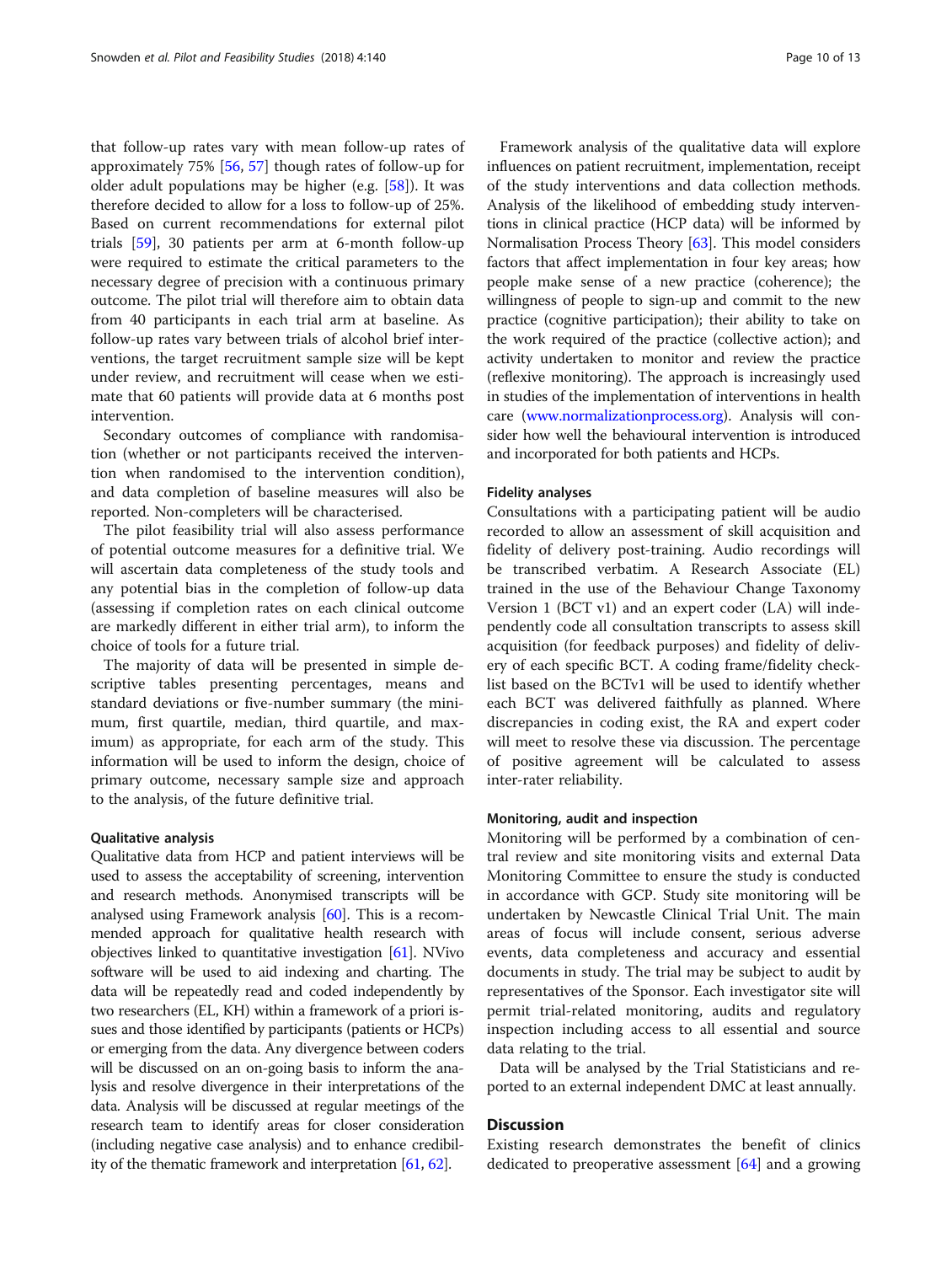body of evidence points to the additional gains that can be made through implementation of prehabilitation targeting modifiable factors including physical activity, nutrition and smoking cessation [[28,](#page-11-0) [65,](#page-12-0) [66\]](#page-12-0). Increased preoperative alcohol consumption is associated with an increased risk of postoperative complications [[1,](#page-11-0) [2](#page-11-0)] thus interventions which reduce preoperative alcohol consumption may be one method of reducing surgical risk [[3,](#page-11-0) [30\]](#page-11-0). While previous work has identified that alcohol screening and brief intervention is effective in other settings, especially primary care [\[36](#page-12-0), [37\]](#page-12-0), little is known about the feasibility of delivering these techniques in the preoperative setting. Significant uncertainties mean that proceeding immediately to a definitive trial would be a high risk.

Three key factors which restricted initial recruitment were identified and addressed during the feasibility work. Firstly, a number of patients demonstrated adverse responses to the term 'risky drinking' which previously appeared in the study title and documentation, this was amended so that wording focuses on the benefits of reducing alcohol consumption. Secondly, screening reactivity resulted in reductions in reported alcohol consumption at baseline, prior to confirmation in eligibility and meant that the number of patients who screened eligible, consented to the study, but did not go on to receive the intervention was higher than anticipated. For this reason eligibility for the RCT will be based on the initial screening score with later measures employed to track changes in alcohol consumption over the study period. Finally, allowing the patient too long to consider involvement in the study before obtaining ongoing expression of interest hindered the facilitation and organisation of intervention sessions, especially when patients were not contactable on the first attempt, and led to many patients forgetting about the study. Allowing patients a minimum of 24 h to consider their involvement means that the study information is fresh in their minds and facilitates effective coordination of preoperative assessment and intervention delivery. Further operational issues, specifically the availability of physical space and staff time in the clinics, were also identified but could not be fully addressed within the scope of this study as this would require a significant increase in financial and human resources. Further to this, obtaining research participation without an impact on patient care could be difficult if there is a temporary reduction in staff levels through sickness or absence, something which cannot be controlled. However, the pilot RCT implemented some strategies to reduce the impact of these issues. The burden on staff time and need for physical space to conduct study activities were reduced as much as possible by having research-specific activities (e.g. consent, randomisation 6-month follow-up) conducted by research rather

than clinical staff and allowing screening and follow-up measures to be collected over the telephone rather than in person. In addition a 'coping planning' element was included in the revised HCP training and training manual. This provided specific examples of difficulties encountered during the feasibility trial and encouraged HCPs to pre-plan methods of coping should they encounter these difficulties (e.g. being short on time) as well as providing suggested coping methods if they could not come up with their own. The ongoing impact and potential mechanisms for overcoming these difficulties will be considered in the qualitative interviews with HCPs.

Quantitative findings will investigate the recruitment and retention of patient participants, comparing these to target rates as well as completion rates of planned outcome measures employed. This will allow conclusions about the feasibility of proceeding to a definitive RCT to be drawn and an accurate sample size calculation for a full RCT to be produced. Qualitative data and fidelity of delivery assessments from this pilot RCT will be used to further optimise intervention materials and methods, and to establish the acceptability of screening, intervention and research methods. In addition to informing a future definitive RCT this work may act as a model of risk reduction interventions targeting other health behaviours associated with post-operative complications such as smoking and physical activity.

#### Current status of study

The trial commenced recruitment in July 2017.

#### Abbreviations

AUDIT: Alcohol Use Disorders Identification Tool; BA: Brief Advice; BCT: Behaviour change technique; BI: Brief Intervention; CI: Confidence intervals; HCP: Healthcare professional; NCTU: Newcastle Clinical Trials Unit; OR: Odds ratio; PAC: Preoperative assessment clinic; POMS: Postoperative Morbidity Survey; RA: Research Associate; RCT: Randomised controlled trial; TAU: Treatment as usual; WOMAC: Western Ontario McMaster Universities Osteoarthritis Index

#### Acknowledgements

This is an outline of research managed by the Newcastle Clinical Trials Unit and funded by the National Institute of Health Research Health Technology Assessment. The views expressed are those of the author(s) and not necessarily those of the NHS, the NIHR or the Department of Health.

#### Funding

PRE-OP BIRDS is funded by the National Institute for Health Research Health Technology Assessment. Funder Reference: 14/42/01. Trial registration number ISRCTN: 36257982.

#### Authors' contributions

All authors have made an intellectual contribution to this research trial. CS, EK, LA, CH, CG, DH, JP, EG and EM are co-applicants and are responsible for designing the research. EL wrote the draft of the paper and all authors have had input into drafts, have read and approved the final version of the manuscript. CS is the principal investigator for the PRE-OP BIRDS Pilot Trial. EK, LA and EL have responsibility for intervention development and adaptation. DH and ES have responsibility for statistical considerations. KH has responsibility for qualitative considerations. CS, CG and JP are responsible for clinical considerations. NG, NH and LH have been responsible for the management of the trial by Newcastle Clinical Trials Unit.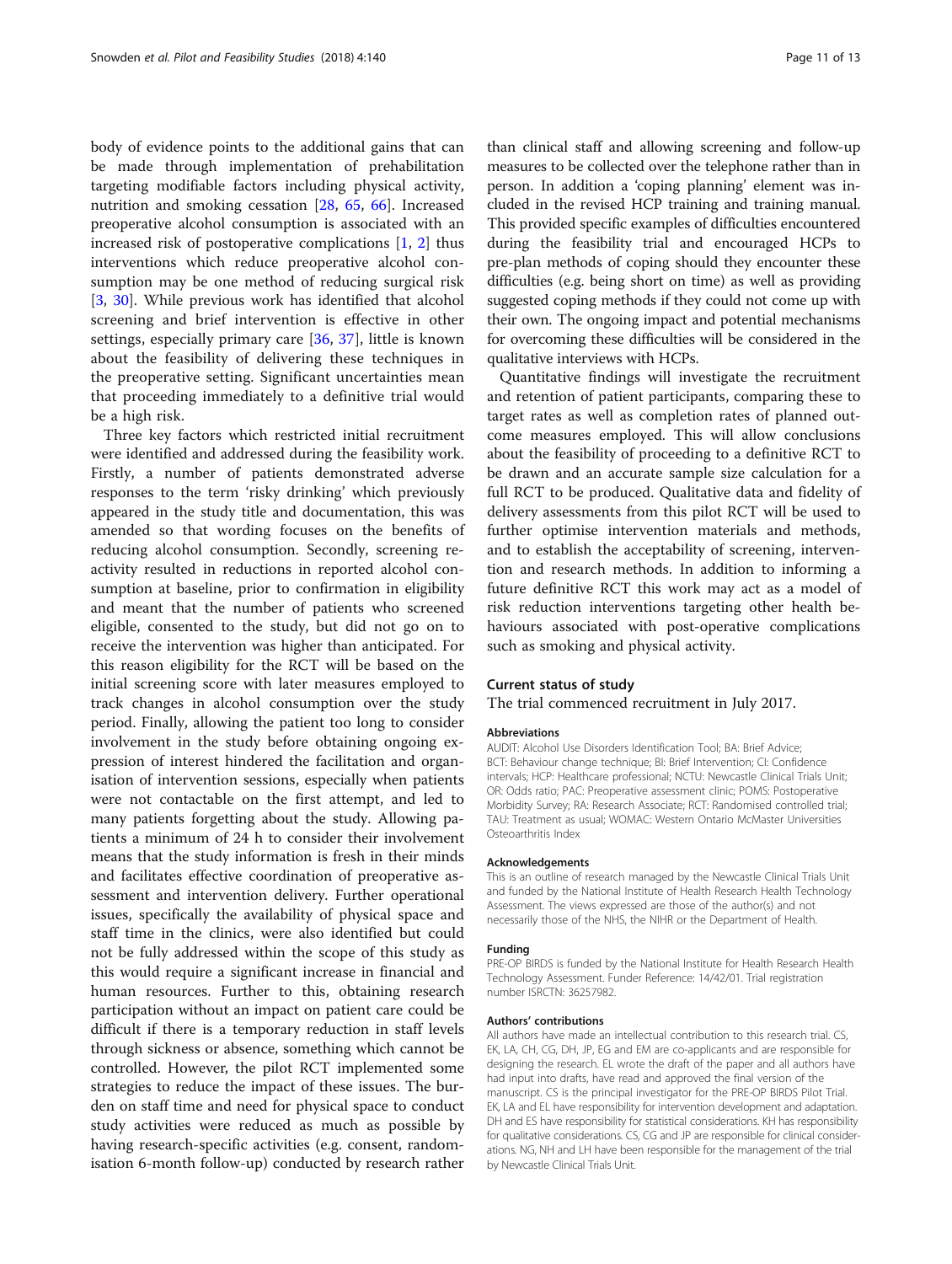#### <span id="page-11-0"></span>Ethics approval and consent to participate

This study was approved by the North East – Tyne & Wear South Research Ethics Committee on 04/04/2017 (17/NE/0093). Newcastle upon Tyne Hospitals NHS Foundation Trust will act as the trial sponsor. The PRE-OP BIRDS Trial Management Group will be responsible for ensuring the appropriate and timely implementation of the trial. A Trial Steering Committee and Data Monitoring Committee have been appointed to oversee the trial with a focus on recruitment, retention, adherence to trial protocol and participant safety. Informed consent will be explained verbally to patients and HCPs who will consent via written signature.

#### Consent for publication

Not applicable

#### Competing interests

The authors declare that they have no competing interests.

## Publisher's Note

Springer Nature remains neutral with regard to jurisdictional claims in published maps and institutional affiliations.

#### Author details

<sup>1</sup>The Newcastle upon Tyne Hospitals NHS Foundation Trust, Freeman Hospital, Freeman Road, Newcastle upon Tyne NE7 7DN, UK. <sup>2</sup>Institute of Health & Society, Newcastle University, Baddiley-Clark, Richardson Road, Newcastle upon Tyne NE2 4AX, UK. <sup>3</sup>Institute of Cellular Medicine, 4th Floor, William Leech Building, Medical School, Newcastle University, Newcastle upon Tyne NE2 4HH, UK. <sup>4</sup>Newcastle Addictions Service, Northumberland Tyne and Wear NHS Foundation Trust, Plummer Court, Carliol Square, Newcastle upon Tyne NE1 6UR, UK. <sup>5</sup>Newcastle Clinical Trials Unit, Newcastle University, 1-4 Claremont Terrace, Newcastle upon Tyne NE2 4AE, UK. 6 Department of Social Work, Education & Community Wellbeing, Northumbria University, Room B125, Coach Lane Campus West, Newcastle upon Tyne NE7 7XA, UK.

## Received: 31 August 2017 Accepted: 5 August 2018 Published online: 16 August 2018

#### References

- 1. Oppedal K, Møller AM, Pedersen B, et al. Preoperative alcohol cessation prior to elective surgery. Cochrane Database Syst Rev. 2012;7. [https://doi.](https://doi.org/10.1002/14651858.CD008343.pub2) [org/10.1002/14651858.CD008343.pub2.](https://doi.org/10.1002/14651858.CD008343.pub2)
- 2. Eliasen M, Grønkjær M, Skov-Ettrup LS, et al. Preoperative alcohol consumption and postoperative complications: a systematic review and meta-analysis. Ann Surg. 2013;258(6):930–42.
- 3. Harris AHS, Reeder R, Ellerbe L, et al. Preoperative alcohol screening scores: association with complications in men undergoing total joint arthroplasty. J Bone Joint Surg Am. 2011;93(4):321–7.
- 4. Rotevatn TA, Bøggild H, Olesen CR, et al. Alcohol consumption and the risk of postoperative mortality and morbidity after primary hip or knee arthroplasty—a register-based cohort study. PLoS One. 2017;12(3):e0173083.
- 5. Khuri SF, Henderson WG, DePalma RG, et al. Determinants of long-term survival after major surgery and the adverse effect of postoperative complications. Ann Surg. 2005;242(3):326–43.
- 6. Abbott TEF, Fowler AJ, Dobbs TD, et al. Frequency of surgical treatment and related hospital procedures in the UK: a national ecological study using hospital episode statistics. Br J Anaesth. 2017;119(2):249–57.
- 7. Lawrence VA, Hazuda HP, Cornell JE, et al. Functional independence after major abdominal surgery in the elderly. J Am Coll Surg. 2004; 199(5):762–72.
- 8. Moonesinghe SR, Harris S, Mythen MG, et al. Survival after postoperative morbidity: a longitudinal observational cohort study. Br J Anaesth. 2014; 113(6):977–84.
- 9. Belmont PJ Jr, Goodman GP, Waterman BR, et al. Thirty-day postoperative complications and mortality following total knee arthroplasty: incidence and risk factors among a national sample of 15,321 patients. JBJS. 2014;96(1):20–6.
- 10. Hunt LP, Ben-Shlomo Y, Clark EM, et al. 90-day mortality after 409 096 total hip replacements for osteoarthritis, from the National Joint Registry for England and Wales: a retrospective analysis. Lancet. 2013; 382(9898):1097–104.
- 11. Hunt LP, Ben-Shlomo Y, Clark EM, et al. 45-day mortality after 467 779 knee replacements for osteoarthritis from the National Joint Registry for England and Wales: an observational study. Lancet. 2014;384(9952): 1429–36.
- 12. Inneh IA, Lewis CG, Schutzer SF. Focused risk analysis: regression model based on 5,314 total hip and knee arthroplasty patients from a single institution. J Arthroplast. 2014;29(10):2031–5.
- 13. (HSCIC) HaSCIC. Hospital Episode statistics 2013/2014; 2015.
- 14. Lloyd-Sherlock P, McKee M, Ebrahim S, et al. Population ageing and health. Lancet. 2012;379(9823):1295–6.
- 15. Divo MJ, Martinez CH, Mannino DM. Ageing and the epidemiology of multimorbidity. Eur Respiratory Soc. 2014;44(4):1055–68.
- 16. Pearse RM, Moreno RP, Bauer P, et al. Mortality after surgery in Europe: a 7 day cohort study. Lancet. 2012;380(9847):1059–65.
- 17. Findlay G, Goodwin A, Protopapa K, et al. Knowing the risk; a review of the peri-operative care of surgical patients. London: National Confidential Enquiry into Patient Outcome and Death; 2011.
- 18. Rose J, Weiser TG, Hider P, et al. Estimated need for surgery worldwide based on prevalence of diseases: implications for public health planning of surgical services. Lancet Glob Health. 2015;3(Suppl 2):S13.
- 19. Cook JR, Warren M, Ganley KJ, et al. A comprehensive joint replacement program for total knee arthroplasty: a descriptive study. BMC Musculoskelet Disord. 2008;9(1):154.
- 20. Goodnough LT, Maniatis A, Earnshaw P, et al. Detection, evaluation, and management of preoperative anaemia in the elective orthopaedic surgical patient: NATA guidelines. Br J Anaesth. 2011;106(1):13–22.
- 21. Kothmann E, Batterham AM, Owen SJ, et al. Effect of short-term exercise training on aerobic fitness in patients with abdominal aortic aneurysms: a pilot study. Br J Anaesth. 2009;103(4):505–10.
- 22. Tew GA, Moss J, Crank H, et al. Endurance exercise training in patients with small abdominal aortic aneurysm: a randomized controlled pilot study. Arch Phys Med Rehabil. 2012;93(12):2148–53.
- 23. Topp R, Swank AM, Quesada PM, et al. The effect of prehabilitation exercise on strength and functioning after total knee arthroplasty. PM&R. 2009;1(8):729–35.
- 24. Santa Mina D, Clarke H, Ritvo P, et al. Effect of total-body prehabilitation on postoperative outcomes: a systematic review and meta-analysis. Physiotherapy. 2014;100(3):196–207.
- 25. Carli F, Charlebois P, Baldini G, et al. An integrated multidisciplinary approach to implementation of a fast-track program for laparoscopic colorectal surgery. Can J Anesth. 2009;56(11):837–42.
- 26. Carli F, Scheede-Bergdahl C. Prehabilitation to enhance perioperative care. Anesthesiol Clin. 2015;33(1):17–33.
- 27. Grocott MPW, Mythen MG. Perioperative medicine: the value proposition for anesthesia?: a UK perspective on delivering value from anesthesiology. Anesthesiol Clin. 2015;33(4):617–28.
- 28. Musallam KM, Rosendaal FR, Zaatari G, et al. Smoking and the risk of mortality and vascular and respiratory events in patients undergoing major surgery. JAMA Surg. 2013;148(8):755–62.
- 29. Best MJ, Buller LT, Gosthe RG, et al. Alcohol misuse is an independent risk factor for poorer postoperative outcomes following primary total hip and total knee arthroplasty. J Arthroplast. 2015;30(8):1293–8.
- 30. Bradley KA, Rubinsky AD, Sun H, et al. Alcohol screening and risk of postoperative complications in male VA patients undergoing major noncardiac surgery. J Gen Intern Med. 2011;26(2):162–9.
- 31. Wilson GB, Wray C, McGovern R, et al. Intervention to reduce excessive alcohol consumption and improve comorbidity outcomes in hypertensive or depressed primary care patients: two parallel cluster randomized feasibility trials. Trials. 2014;15(1):235.
- 32. Poon A, Owen J, Gijsbers AJ. Identification of at-risk drinkers in an orthopaedic inpatient population. ANZ J Surg. 1994;64(11):775–9.
- 33. Shourie S, Shourie S, Conigrave KM, et al. Pre-operative screening for excessive alcohol consumption among patients scheduled for elective surgery. Drug Alcohol Rev. 2007;26(2):119–25.
- Saunders JB, Aasland OG, Babor TF, et al. Development of the alcohol use disorders identification test (AUDIT): WHO collaborative project on early detection of persons with harmful alcohol consumption-II. Addiction. 1993; 88(6):791–804.
- 35. Kip MJ, Neumann T, Jugel C, et al. New strategies to detect alcohol use disorders in the preoperative assessment clinic of a German university hospital. J Am Soc Anesthesiol. 2008;109(2):171–9.